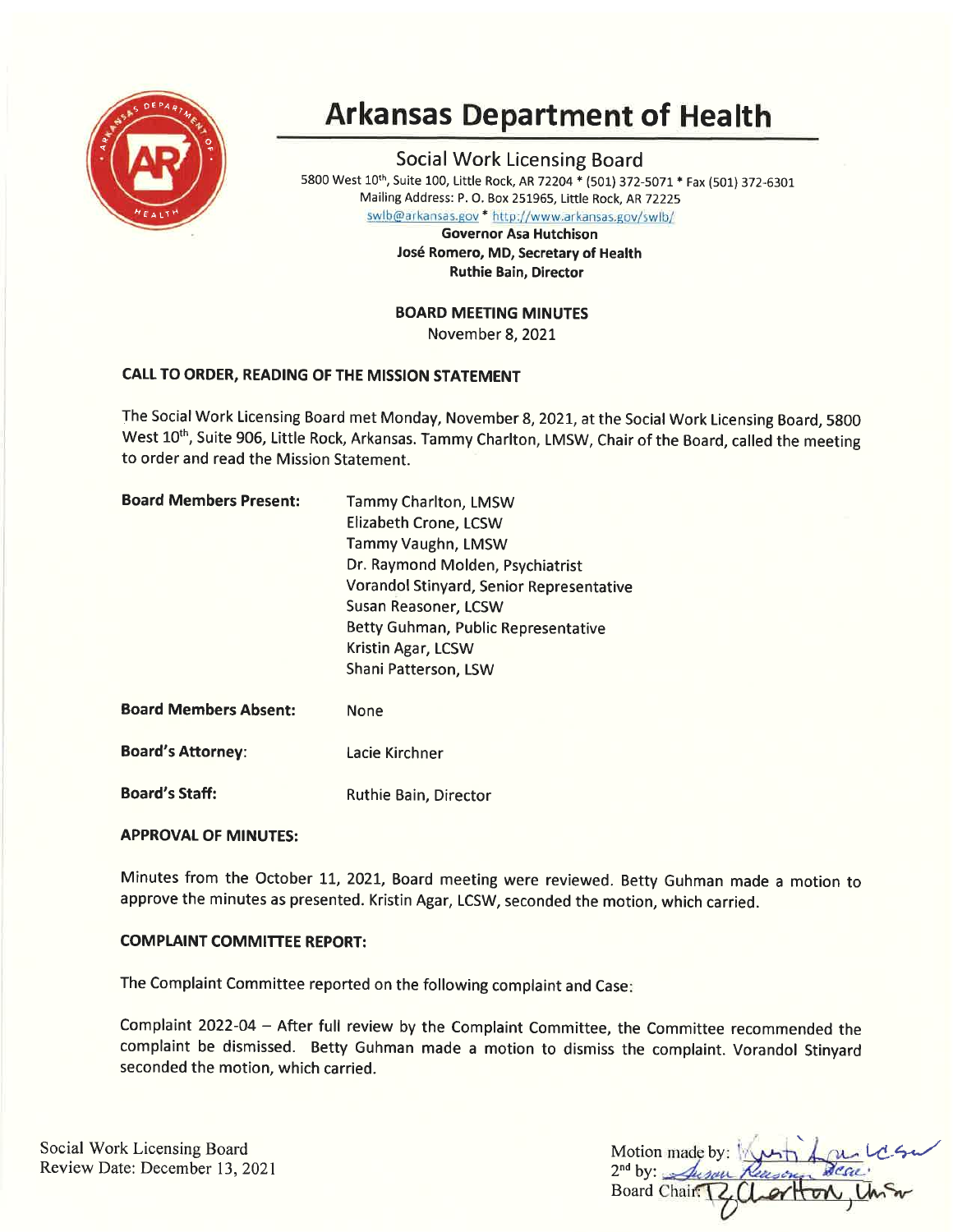Meeting Minutes November 8,2021 Page | 2

Case FY22-3412- A Letter of Reprimand was sent to Billy Burris for failing to comply with an audit of his social work continuing education hours, submitted for renewal of his license. Along with the Letter of Reprimand, Mr. Burris was required to submit additional hours to count toward his renewal. Mr. Burrs submitted documentation of the additional hours and signed the Letter of Reprimand. Vorandol Stinyard made a motion to accept the Letter of Reprimand. Betty Guhman seconded the motion, which carried.

## NEW BUSINESS:

## Review Waiver Requests:

The Board had no requests for a waiver.

# Review ASWB Request for Nonstandard Testing Arrangements:

The Board received two (2) requests from ASWB for special arrangements. Both requests were approved

# Review Control Self-Assessment:

Every two years, all State Agencies prepare and report a Control Self-Assessment (CSA) to the Arkansas Department of the lnspector General's Office of internal Audit. The Board Members were emailed a copy of the most recent updates to the Boards CSA. Today's meeting reviewed the process and the plan. Members were asked ahead of time to review the plan for any errors or questions they may have. Betty Guhman made a motion to accept what was presented to the Board today. Dr. Raymond Molden seconded the motion, which carried.

# Review Public Comments from Proposed Rules:

We are currently in the 30-day comment period for proposed rules changes. The comment period ends Friday, November 12, 2021. As of today, no comments have been received. Kirstin Agar, LCSW, made a motion to allow Ruthie Bain, Director, to file the Rules with the Bureau of Legislative Research after the comment period ends if there are no substantive objections. Vorandol Stinyard seconded the motion, which ca rried.

# Consideration of ASWB Approving Accommodations/Waiver Request:

The Association of Social Work Boards (ASWB) recently held a virtual meeting with the Candidate Services Representatives at ASWB. Tanya Carpenter, Director of Examination Administration and Felicia Dennison, Director of Candidate Services, discussed with the attendees the challenges faced with approvals. The Board's director attended the meeting and discussed the highlights with the Board. One of the items discussed was allowing ASWB Candidate Services to approve the Non-Standard Testing Arrangements and 90-day waiver request on behalf of the Boards. Tammy Vaughn, LMSW, made a motion to grant permission for ASWB Candidate Services to make these approvals on the Boards behalf. Vorandol Stinyard seconded the motion, which carried.

# Review Request from Jack Woods:

t.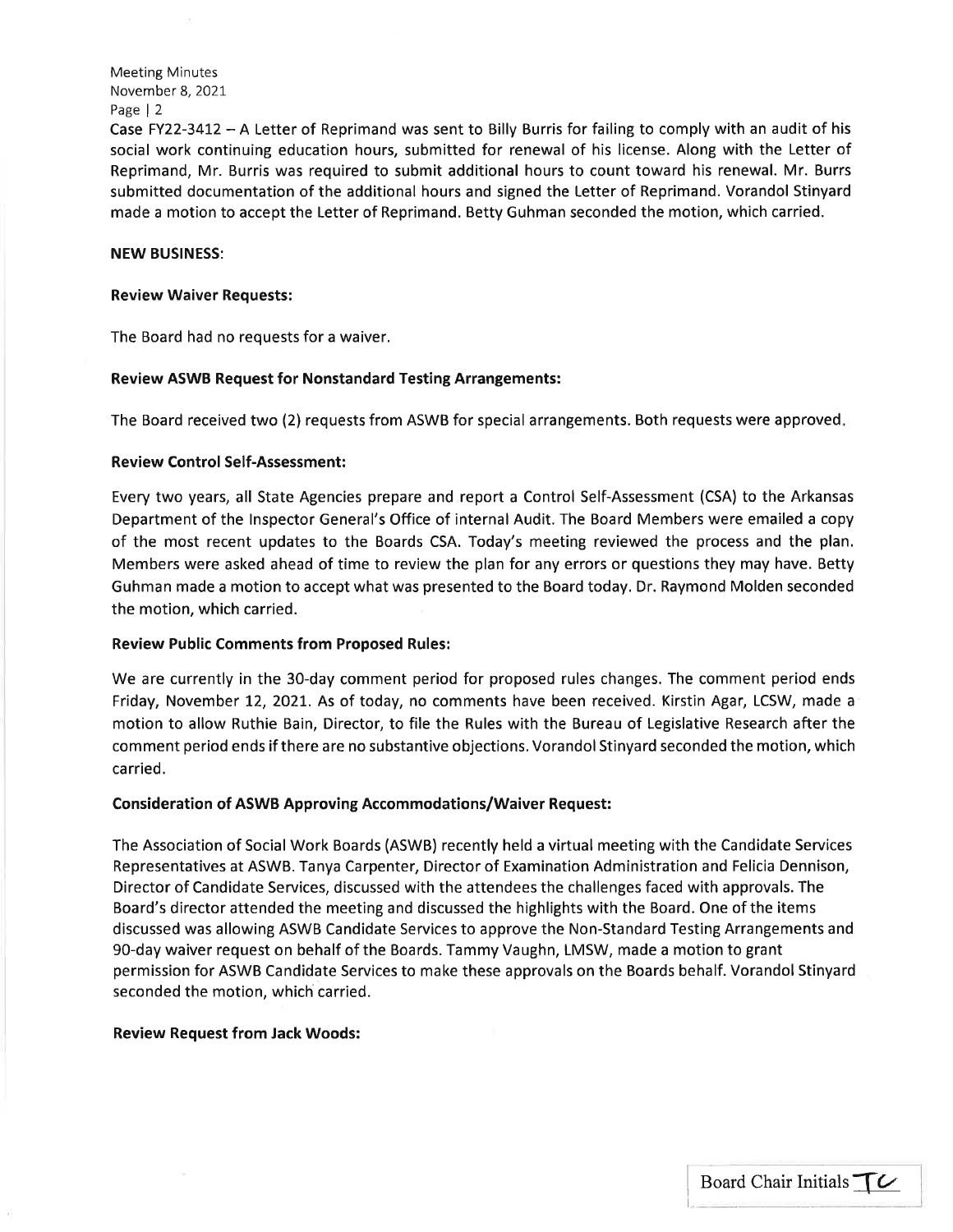Meeting Minutes November 8,2021 Page | <sup>3</sup>

Jack Woods had written the Board requesting an exception to the Rule requiring an LCSW be licensed for three (3) years to supervise LMSW's for supervision towards the LCSW License. Kirstin Agar, LCSW, made <sup>a</sup> motion to deny the request, Tammy Vaughn, LMSW, seconded the motion, which carried.

# Review of Standing Financial Reports:

Tammy Vaughn, LMSW, reviewed and approved the Warrant Detail Report, ASWB Exam Candidate Log, Leave Report, Refund Report and Trial Balance Reports. These reports were from October 2021. Vorandol Stinyard made a motion to accept the reports as presented. Kirstin Agar, LCSW, seconded the motion, which carried.

# Action Taken on Applications:

Vorandol Stinyard made a motion to approve the action taken on the applications for licensure

# LSW Applications:

Provisionally Licensed and Approved to Take the Exam:

Kelsi Gossett Margarita Sanchez Rodriguez

# Approved to take the Exam:

None

Approved for Licensure through Reciprocity:

None

Denied or Withdrawn Applications:

None

# tMSW Applications:

# Provisionally ticensed and Approved to take Examination:

Ashley Lynn Dodson Ashly Vogel

# Approved to take the Exam:

Whitney Brown Alana Sue Hulen Katreasa CWright Cheryl Hopkins

# Approved for Licensure through Reciprocity:

Rebecca Holmes **Example Except** Erin Jackson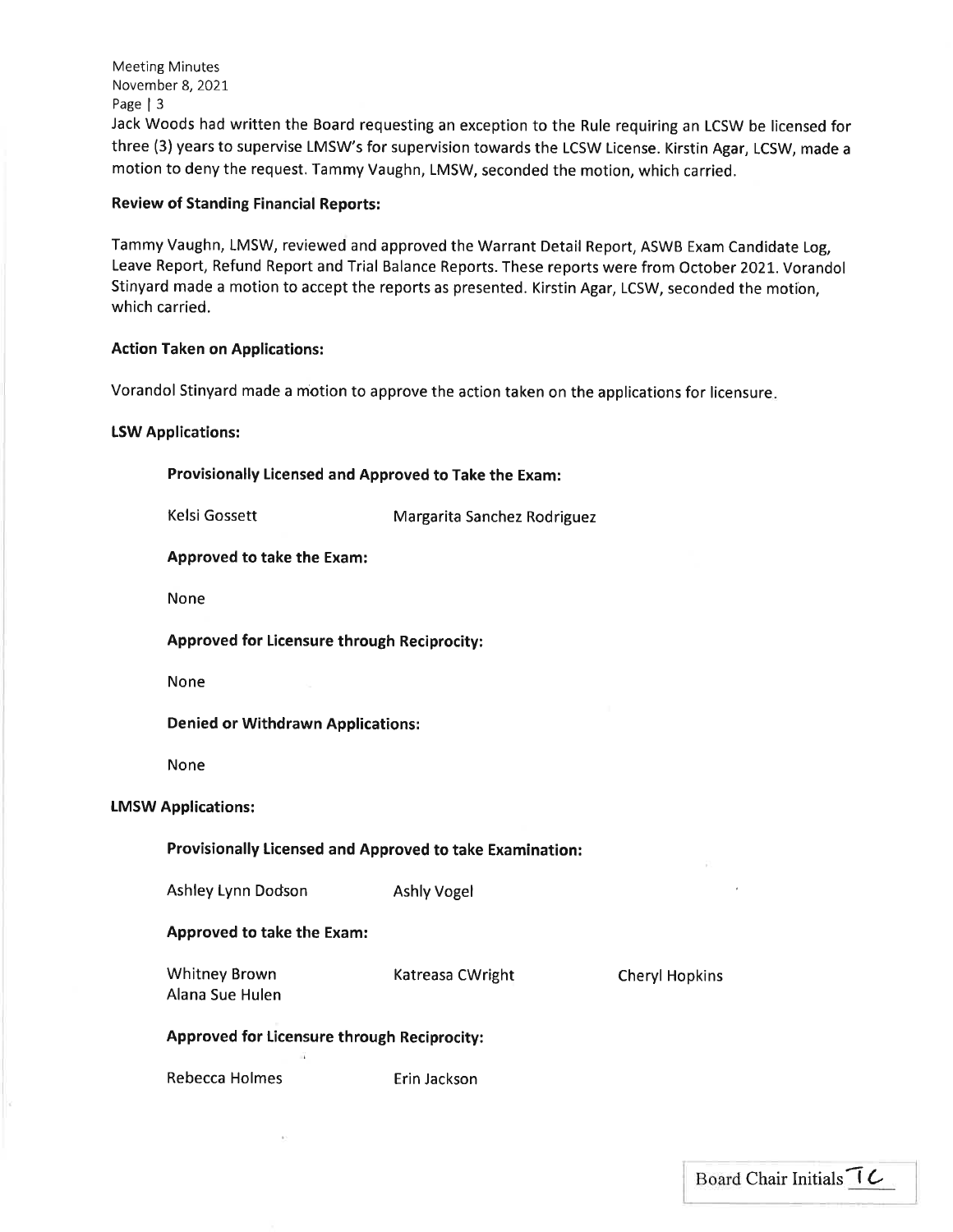Meeting Minutes November 8,202I Page | 4

## Denied or Withdrawn Applications:

None

## LCSW Applications:

# Approved to take Examination:

| Dorothy Ashmore          | Hannah Booth            | <b>Kristen Cox</b>            |
|--------------------------|-------------------------|-------------------------------|
| Holly Jo de Sambourg     | Sarah Katherine Defries | <b>Ashley Gilcreast-Scott</b> |
| <b>Bobbi Godfrey</b>     | Michael Godfrey         | Sabrina Hampton               |
| <b>Molly Himes</b>       | Nora Loftis             | Jamie Moog                    |
| Bobbi Moon               | Whitney Munnerlyn       | Leslie Patterson              |
| Margaret Peach           | <b>Jillian Russell</b>  | Taheshia Smith                |
| <b>Mellaney Williams</b> |                         |                               |

## Approved for Licensure through Reciprocity:

Amber Carlile Danette Harrington Melissa Morrissette Bridgette Spann-Edwards Beatriz Zavala

Sarita Colvin Kimberly Jones Sheena Munsch Marcia Thompson Kenneth Cook Michelle Kwintner lona Redmon Emilie Ventura

#### Denied or Withdrawn Applications:

None

Tammy Vaughn, LMSW, seconded the motion on applications, which carried.

## Action Taken on Renewal Applications:

The Board reviewed L10 applications for license renewal. Tammy Vaughn, LMSW, made a motion to approve all 110 of the renewals. Betty Guhman seconded the motion, which carried.

#### Action Taken on Continuing Education Audits:

The Board reviewed 14 random continuing education audits. Kirstin Agar, LCSW, made a motion to approve 13 of the audits. Tammy Vaughn, LMSW, seconded the motion, which carried. One (1) audit is pending receipt in the mail.

## Action Taken on Supervision Plan Reviews:

The Board reviewed 26 supervision plans. Kristin Agar, LCSW, made a motion to show 23 of the supervision plans reviewed. Tammy Vaughn, LMSW, seconded the motion, which carried. Three (3) of the Supervision Plans reviewed required clarification. One (1) Supervision Evaluation Form was received on September 24,2O2I, for Supervision that was completed in 2012. Since this Evaluation Form was not